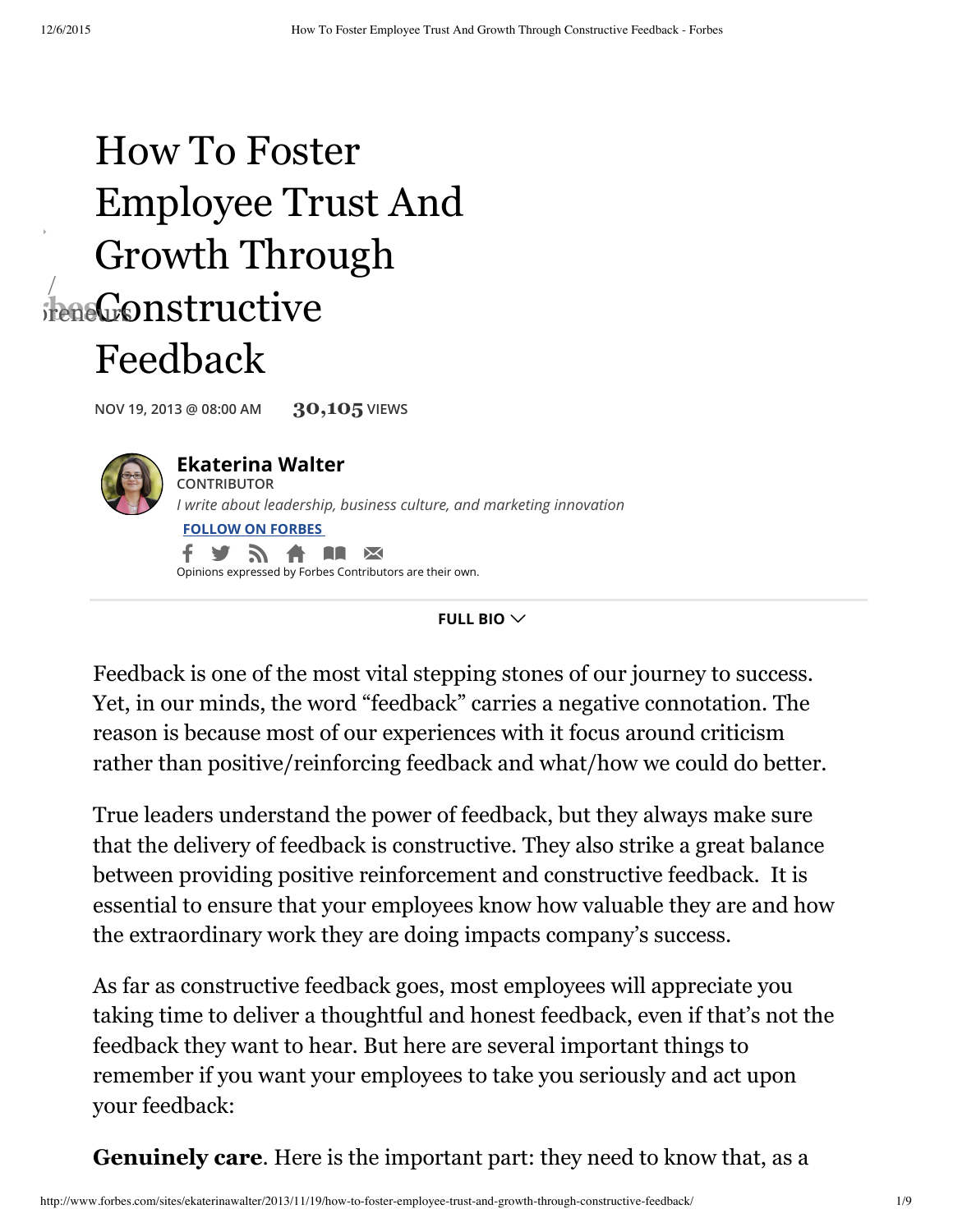leader, you truly care. People know when you are putting up smoke and mirrors. If they know you are not genuinely concerned about their growth, they'll tune out.

**Clearly paint your vision.** You need to be clear about what you want done and why you want it done. You need to paint the clear picture to help them envision future post-change and their role in it.

**Provide real-life examples.** Make it relevant to them by providing examples, as well as lessons from your own experience.

**Be honest**. Whether positive or negative, feedback *must* be honest. People see right through the BS. You can't sugarcoat it: "What you've done is fantastic, but…" You must lose the "but"s! Period, end of story. Be considerate in your delivery, but don't embellish.



Want To Find Brand [Ambassadors?](http://www.forbes.com/sites/ekaterinawalter/2013/10/15/want-to-find-brand-ambassadors-start-with-your-employees-2/) Start With Your Employees

Fail Your Way To [Amazing](http://www.forbes.com/sites/ekaterinawalter/2013/10/29/fail-your-way-to-amazing-things/) Things

**Be credible**. If you want the feedback to be credible and for your employees to listen to you, you have to spend time in understanding what they do, take time to observe how they do it. You can't be the new guy barging in and trying to drive change without knowing and appreciating the work of your people. You have to spend time building the rapport and putting in the sweat if you want your employees to respond to your direction and to your feedback in a meaningful way.

**Lead by example first**. You gotta walk the talk. If you want to council people, you have to be able to lead by example (or at least not showcase the negative example). If you recognize that that's the area you are also deficient in, offer that up and identify it up front. It's all about being transparent. People get it.

 $50$  $\left\langle \right\rangle$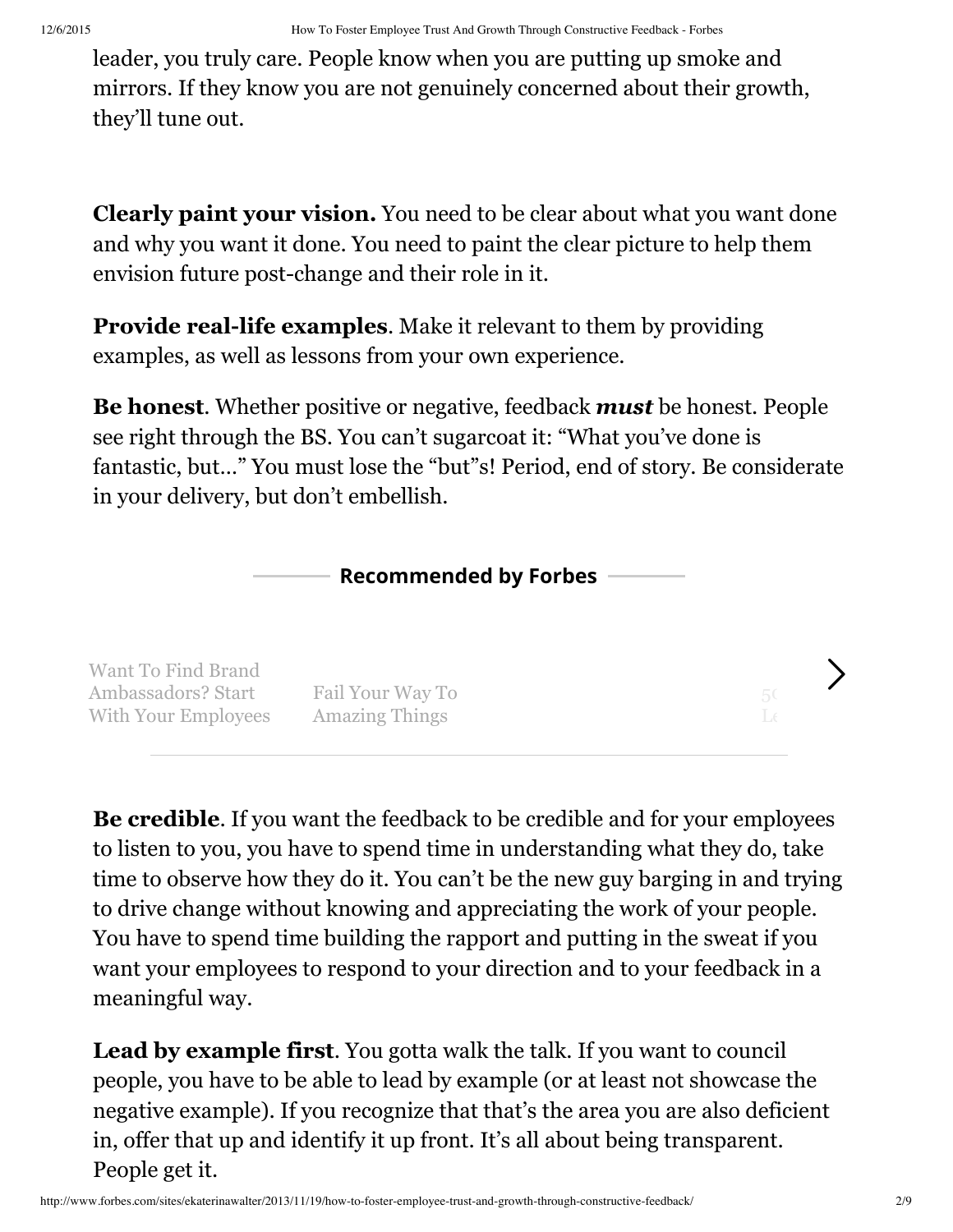

**ERAREF[I](http://b-i.forbesimg.com/ekaterinawalter/files/2013/11/Welch2.jpg)NA I** talked to an executive once about the

power of investing in your people and he offered up this story. "I had an employee who wasn't cutting it. Not because he wasn't smart, but because it seemed like his heart wasn't in it any more. So I worked with him for a number of months to outline the things that needed to be done and results that needed to be achieved. And then I said: 'If you feel like you can't get there, then let's look for a more suitable role for you.' After a while it became clear that this wasn't a great fit for him, so we found him a role that might be. A while later he stopped me in the hallway and thanked me for my guidance. He said he was happier than he ever was and that he found his calling. And his new manager was extremely satisfied with his performance. That, to me, is what leadership is all about – growing your people, and through that, your business."

Providing constructive feedback successfully is heavily contingent on delivery. But how do you learn how to provide feedback effectively?

In his book *"Hundred Percenters: Challenge Your Employees to Give It Their All and They'll Give You Even More"* Mark Murphy suggests leaders use the IDEALS technique he developed to guide leaders in giving constructive feedback. "Leaders know that feedback is not about being nice, and it's not about being nasty; it's about getting folks to willingly listen and assimilate and to act accordingly," he says.

IDEALS script is a six-step process that allows constructive feedback to penetrate even the most unwilling of ears and that keeps people motivated during and after the feedback is delivered.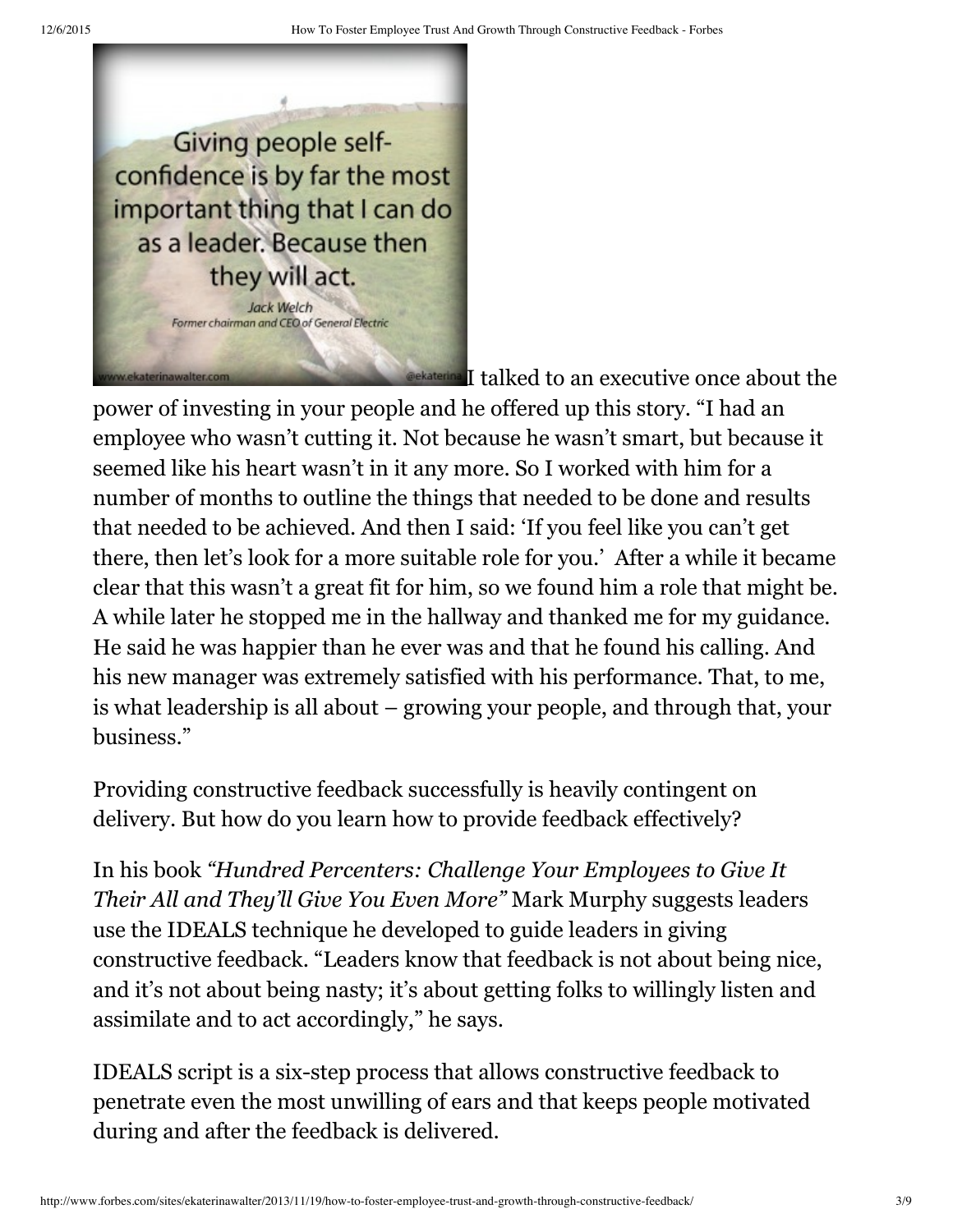- 1. **Invite them to partner**. Express an openness to a dialogue and hearing the other side of the story. Say something like: *"Would you be willing to have a conversation with me about XYZ? Does right now work, or would you rather wait until after lunch?"* Invitation such as this one conveys a nonconfrontational situation and enhances receptivity to the invitation, especially if it's delivered in a relaxed tone and friendly body language. Plus, most people feel safer and perform better when they are given choices.
- 2. **Disarm yourself**. If employees suspect that criticism is going to be a part of the experience, they'll likely enter the conversation with some anxiety. Disarming yourself of judgment can be done by pausing mid-conversation and saying something like: *"I'd like to review the situation to make sure I'm on the same page as you."*
- 3. **Eliminate blame**. Instead of assigning blame, focus on solutions by saying something like: *"I see we have very dif erent opinions on this. That's fine. But let's work together to find a resolution."*
- 4. **Affirm their control**. In order to keep people engaged in a conversation, it's critical to reaffirm that they have some control over the situation. Do this by regularly asking *"Does that sound okay?"* as conversation progresses.
- 5. **List corrective feedback**. Keep your feedback specific and understandable; make sure it holds up to logical scrutiny and clearly explains why there are being asked to do something. *"The behavior I am seeing is XYZ, and what I need to see is ABC."*
- 6. **Synchronize your understanding**. Keep the dialogue open by saying: *"Tell me how you think we can work together to build on this and make things more ef ective next time."*



*[E](http://b-i.forbesimg.com/ekaterinawalter/files/2013/11/mulcahy.jpg)ven though delivery is critical, credibility is truly what gets the message heard.* One employee once